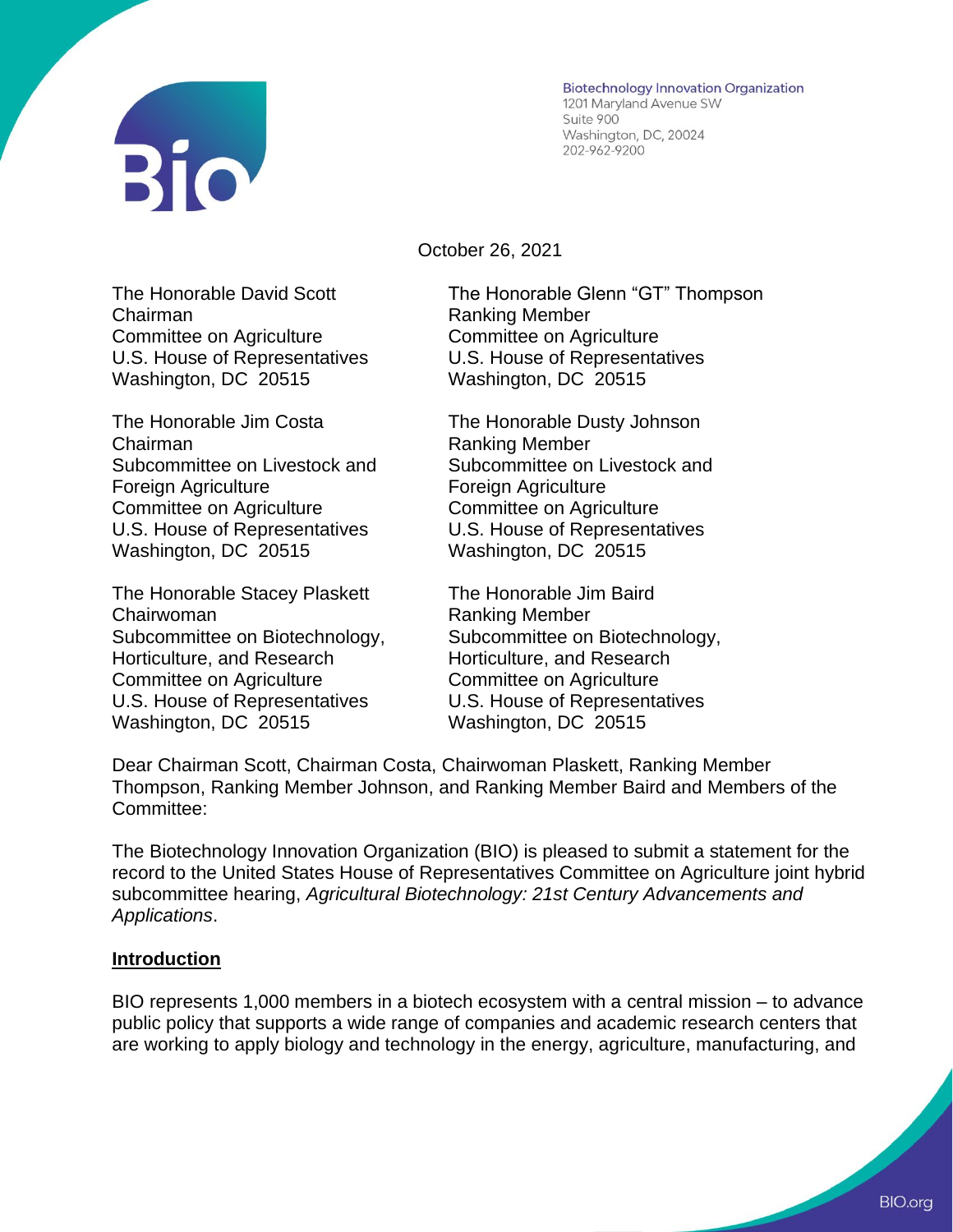

health sectors to improve the lives of people and the health of the planet. BIO is committed to speaking up for the millions of families around the globe who depend upon our success. We will drive a revolution that aims to cure patients, protect our climate, and nourish humanity.

## **Agricultural Biotechnology: 21st Century Advancements and Applications**

BIO applauds the Committee for examining the role of agricultural biotechnology in the 21<sup>st</sup> Century.

To meet the challenges of a changing climate and sustainably increasing production to feed a growing world, it is crucial to lead with science and U.S. innovation. We must incentivize the adoption of innovative, sustainable technologies and practices; and streamline and expedite regulatory pathways for breakthrough technology solutions.

## **Adoption and Acceptance of Agricultural Biotechnology**

The adoption of biotechnology in agriculture and the development of biobased technologies has already contributed to food security, sustainability, and climate change solutions. The acceptance of biotechnology has enabled large shifts in agronomic practices that have led to significant and widespread environmental benefits.

Ensuring policies and regulations continue to advance innovative breakthroughs will be critical. Increasing the use and acceptance of these technologies can reduce greenhouse gas emissions throughout agricultural supply chains and strengthen producers' resiliency to climate change while increasing production and helping tackling hunger by bringing more nutritious offerings to all tables.

BIO understands that consumers want to know information about biotechnology in food and agriculture, and our members want to be the driver of that endeavor. A proactive approach to transparency stands to energize understanding, build trust, and foster an environment where innovators, companies, and consumers together can address our most pressing societal and environmental problems. BIO supports increased openness about products being developed and best practices developers use in advancing beneficial products to the commercial marketplace.

The U.S. has led the way in developing these innovations due to thoughtful, bipartisan public policy. This has created a favorable climate in which to undertake the lengthy and risky job of investing and developing the next biotech breakthroughs; allowed producers to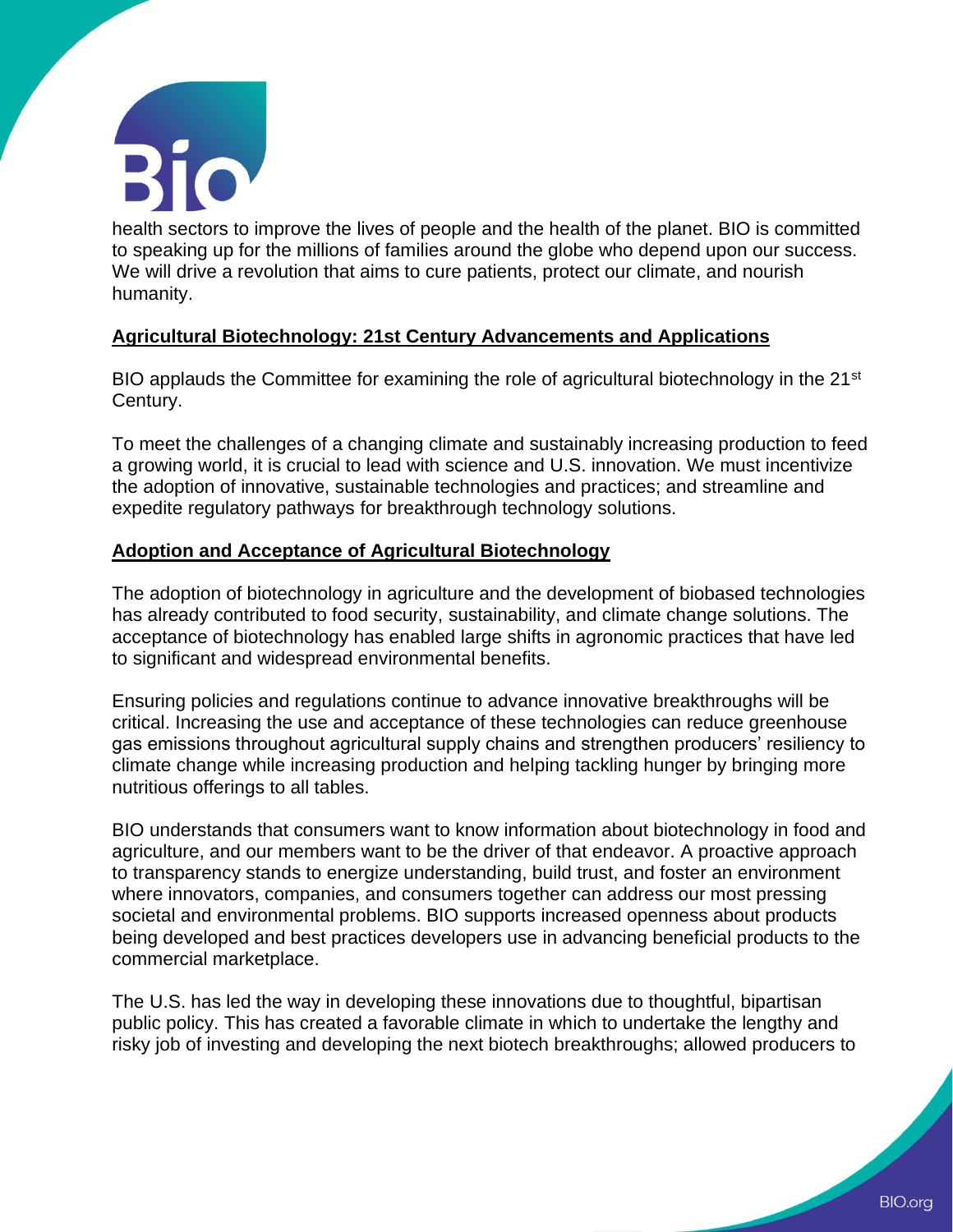

use new technologies; and ensured a pathway to market for new products. However, America's continued success and leadership are not guaranteed, and we should not take its global leadership for granted.

COVID-19 has also exposed the vulnerabilities and inequalities in how communities are disproportionately impacted, our capacity to respond to crisis, our ability to maintain our supply chains, and to withstand an economic downturn. These challenges will only grow more prevalent and damaging because of climate change.

To ensure America is able to respond to future challenges in cleaner, more efficient ways, maintain its global leadership, and allow its farmers, ranchers, sustainable fuel producers, and manufacturers to have access to cutting edge technologies, the United States must invest in new technologies and have risk-proportionate regulations that spur biological innovations.

The government should also focus on removing barriers and assisting beginning and socially disadvantaged farmers and ranchers in accessing and utilizing these technologies, so all producers can adapt to the challenges ahead. By accelerating and deploying innovation, American agriculture can be resilient, self-sustaining, and strengthen our economy.

To learn more about these technologies, our companies' innovative breakthroughs, and the policies that can allow American agriculture to thrive in the 21<sup>st</sup> Century, please see BIO's past comments to the Committee and the U.S. Department of Agriculture (USDA).

- BIO statement for the record to the United States House of Representatives Committee on Agriculture hearing entitled, *Climate Change and the U.S. Agriculture and Forestry Sectors*, [availale here.](https://www.bio.org/letters-testimony-comments/bio-submits-testimony-first-climate-hearing-new-house-agriculture)
- BIO comments to USDA's Solicitation of Input from Stakeholders on Agricultural Innovations, [available here.](https://www.bio.org/letters-testimony-comments/bio-submits-comments-usda-ag-innovation)
- BIO response to USDA's Request for Comments: Executive Order on Tackling the Climate Crisis at Home and Abroad as USDA develops a Climate-Smart Agriculture and Forestry Approach, [available here.](https://www.bio.org/letters-testimony-comments/bio-submits-comments-usda-highlighting-biotechs-role-tackling-climate)

## **Conclusion**

With science we can return our Nation and the world to health and prosperity. BIO is committed to working with the Committee, Congress, and the Administration to establish supportive policies and regulations to foster the rapid development and deployment of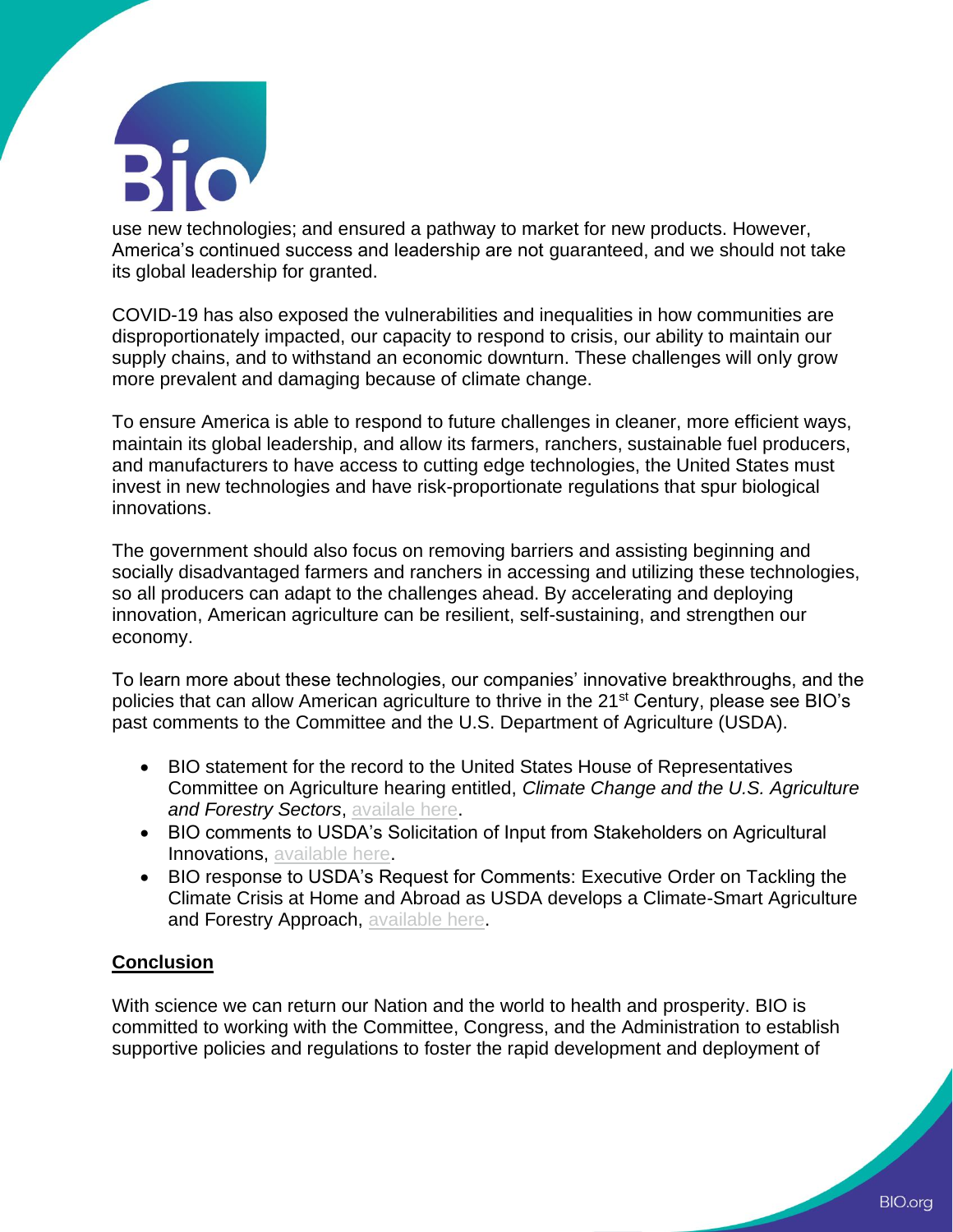

agricultural biotechnology to help American agriculture meet the challenges of the 21<sup>st</sup> Century. We look forward to our continued partnership in this critical endeavor.

Sincerely,

8 Harlly

Sarah Gallo Vice President, Agriculture and Environment Biotechnology Innovation Organization